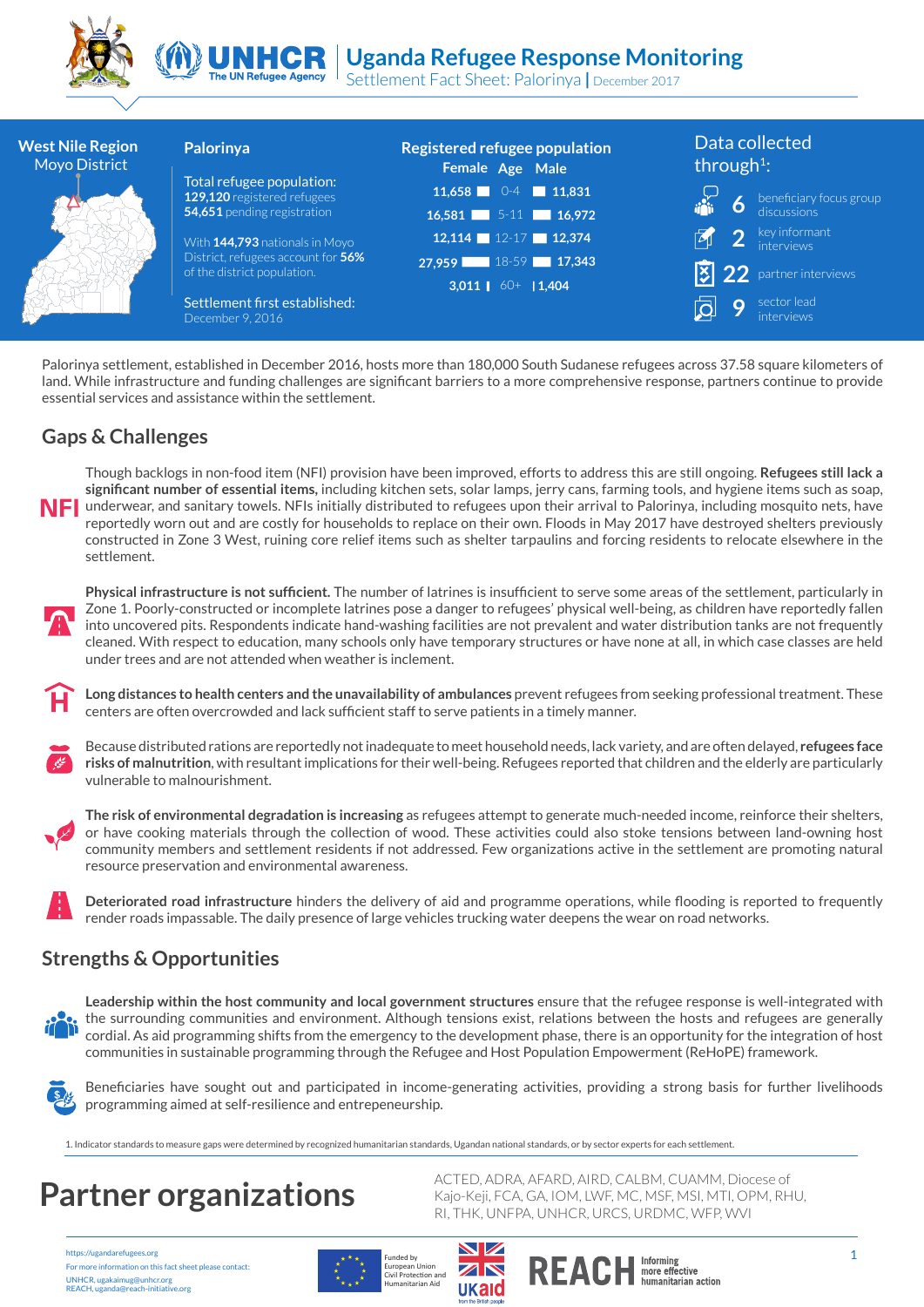

## **Water, sanitation and hygiene** 6 **6** partners:

For more information on this fact sheet please contact:

UNHCR, ugakaimug@unhcr.org REACH, uganda@reach-initiative.org

ADRA, GA, IOM, LWF, MSF, WVI

> **199** active hygiene promoters **169**

additional hygiene promoters needed

**Education** 15,300<br>
household<br>
latrines<br>
completed<br>
21,168<br>
additional<br>
household<br>
latrines needed **4.2** additional litres of water per person per day (w/p/d)  $required$ of water needs met through water trucking **15,586** household latrines completed **8** motorized boreholes operational or planned **7** additional motorized boreholes needed **21,168** additional household latrines needed **15.9** litres of w/p/d provided 29 %<br>
of water needs<br>
met through<br>
water trucking 79<br>79<br>79<br>79<br>79<br>79<br>79<br>79<br>79<br>2<br> 3 partners: FCA, SCI, WTU



European Union<br>Civil Protection and<br>Humanitarian Aid